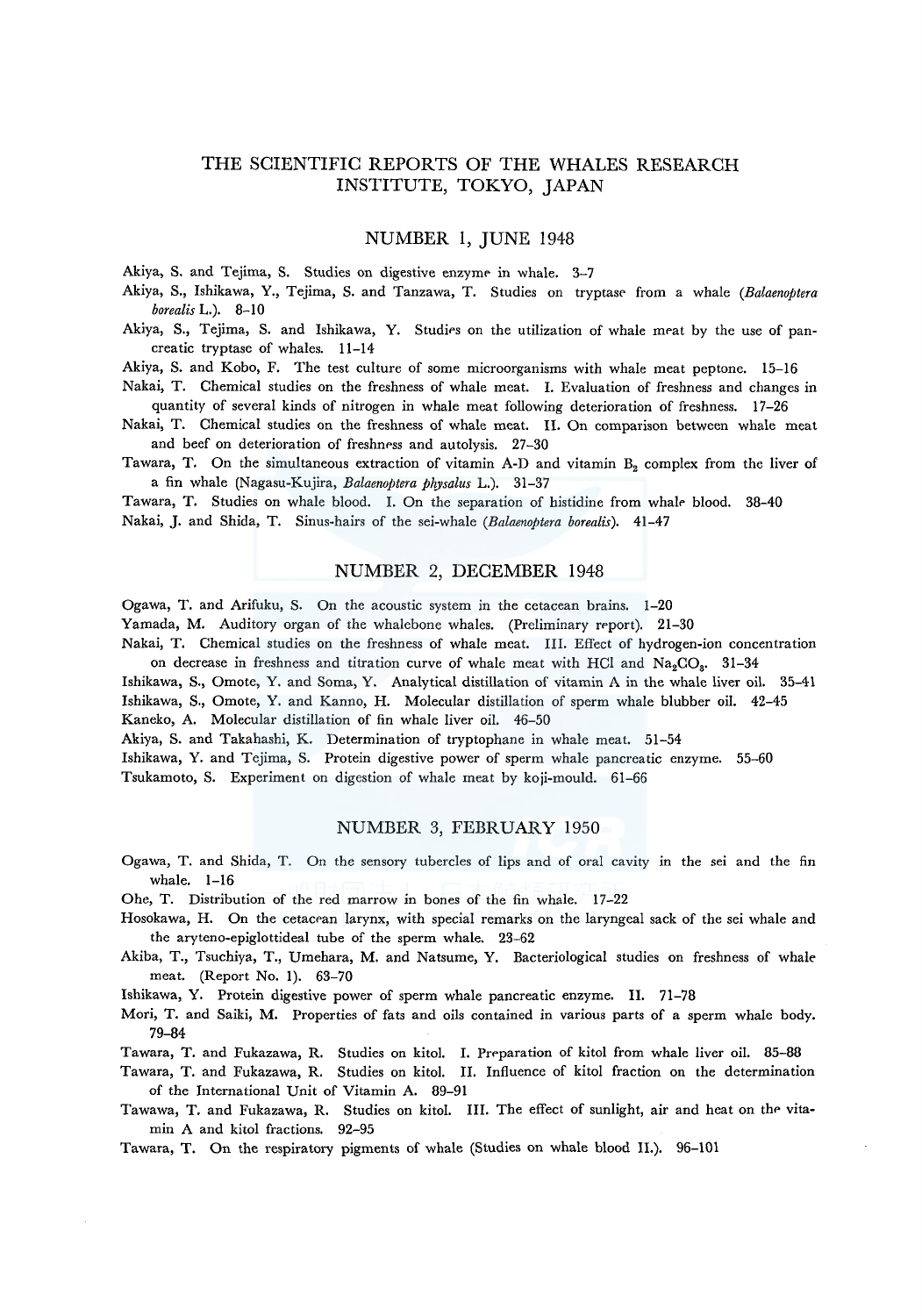#### Yoshida, M. Research on methionine in whale. 102-105

Mizue, K. Factory ship whaling around Bonin Islands in 1948. 106-118

Mizue, K. and Jimbo, H. Statistic study of foetuses of whales. 119-131

Nishiwaki, M. and Hayashi, K. Biological survey of fin and blue whales taken in the Antarctic season 1947-48 by the Japanese fleet. 132-190

# NUMBER 4, AUGUST 1950

- Omura, H. On the body weight of sperm and sei whales located in the adjacent waters of Japan. 1-13
- Omura, H. Diatom infection on blue and fin whales in the Antarctic whaling area V (the Ross Sea area). 14-26

Omura, H. Whales in the adjacent waters of Japan. 27-113

- Nishiwaki, M. Determination of the age of Antarctic blue and fin whales by the colour changes in crystalline lens. 115-161
- Nishiwaki, M. Age characteristics in baleen plates. 162-183

Nishiwaki, M. On the body weight of whales. 184-209

## NUMBER 5, JUNE 1951

- Akiba, T., Umehara, M. and Natsume, Y. Bacteriological studies on freshness of whale meat. (Report No. II.). 1-4
- Hosokawa, H. On the pelvic cartilages of the Balaenoptera-foetuses, with remarks on the specifical and sexual difference. 5-15
- Ohe, T. Iconography on the abdominal cavity and viscera of the Balaenoptera, with special remarks upon the peritoneal coverings. 17-39
- Akiya, S. and Hoshino, O. Isolation of histidine from whale blood using 3, 4-dichlorobenzene sulfonic acid. 41-47

Tawara, T. and Fukazawa, R. Studies on kitol. IV. Purification of kitol by chromatographie. 49-51 Ishikawa, S., Omote, Y. and Okuda, H. Substances related to vitamin A in the whale liver oil. 53-59 Ishikawa, S., Omote, Y., Kijima, M. and Okuda, H. Thermal decomposition of kitol. 61-69

Mizue, K. Grey whales in the east sea area of Korea. 71-79

Mizue, K. Food of whales (In the adjacent waters of Japan). 81-90

Nishiwaki, M. and Ohe, T. Biological investigation on blue whales *(Balaenoptera musculus)* and fin whales *(Balaenoptera physalus)* caught by the Japanese Antarctic whaling fleets. 91-167

# NUMBER 6, DECEMBER 1951

Hosokawa, H. On the extrinsic eye muscles of the whale, with special remarks upon the innervation and function of the musculus retractor bulbi. 1-33

Murata, T. Histological studies on the respiratory portions of the lungs of cetacea. 35-47

Kojima, T. On the brain of the sperm whale *(Physeter catodon* L.). 49-72

Mizue, K. and Murata, T. Biological investigation on the whales caught by the Japanese Antarctic whaling fleets season 1949-50. 73-131

Nishiwaki, M. On the periodic mark on the baleen plates as the sign of annual growth. 133-152

Nishiwaki, M. and Hibiya, T. On the sexual maturity of the sperm whales *(Physeter catodon)* found in the adjacent waters of Japan (I). 153-165

- Nakai, T. Chemical studies on freshness of whale meat. IV. Some informations of *Archomobacter ubiquitum*  isolated from whale carcass. 167-176
- Nakai, T. and Ono, H. The effects of electric shock and fatigue on post-mortem changes in muscle. 177-185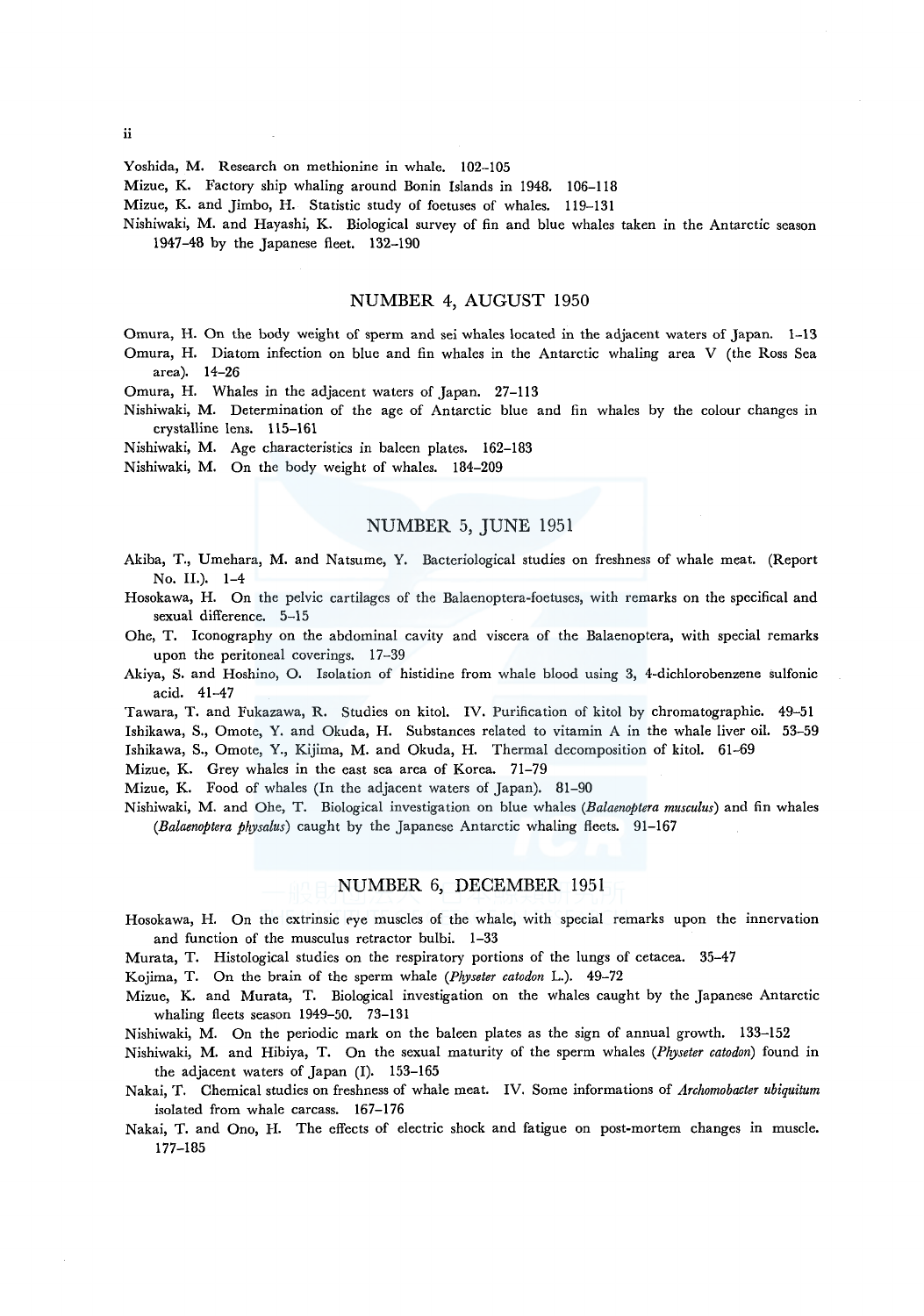- Omote, Y. Complete recovery of vitamin A from molecular distillation residue of whale-liver oil. 187- 191
- Omote, Y. Chemical structure of kitol (I). Double bonds and hydroxyl groups. 193-198

Hirata, M. Experimental investigation on flattened head harpoon. An attempt for restraining ricochet. 199-207

## NUMBER 7, JULY 1952

- Ogawa, T. On the cardiac nerves of some cetacea, with special reference to those of *Berardius bairdii*  Stejneger. 1-22
- Akiya, S., Hoshino, 0. and Motohashi, N. On an attempt to preserve whale meat freshness with 5 nitro-furfuriden aminoguanidine from decay. 23-30
- Akiya, S. and Sawamura, R. Colorimetric determination of 5-nitro-2-furfuridene aminoguanidine. 31-36

Tomiyama, S. and Takao, M. Studies on utilization of higher fatty alcohol from sperm whale oil. 37- 46

Omote, Y. A rapid method for the separate determination of vitamin A and kitol in the whale-liver oil. 47-50

Arai, Y. and Sakai, S. Whale meat in nutrition. 51-67

- Yamaguchi, K. and Fujino, K. On the serological constitution of striped dolphin *(Prodelphinus caeruleoalbus* (Meyen)) (I). 67-77
- Nishimoto, S., Tozawa, M. and Kawakami, T. Food of sei whales *(Balaenoptera borealis)* caught in the Bonin Island waters. 79-85
- Nishiwaki, M. On the age-determination of Mystacoceti, chiefly blue and fin whales. 87-119
- Nishiwaki, M. and Hibiya, T. On the sexual maturity of the sperm whales *(Physeter catodon)* found in the adjacent waters of Japan (II). 121-124
- Ohno, M. and Fujino, K. Biological investigation on the whales caught by the Japanese Antarctic whaling fleets, season 1950/51. 125-188

# NUMBER 8, JUNE 1953

Yamada, M. Contribution to the anatomy of the organ of hearing of whales. 1-79

Omura, H. Biological study on humpback whales in the Antarctic whaling areas IV and V. 81-102 Fujino, K. On the serological constitutions of the sei-, fin-, blue- and humpback-whales (I). 103-125 Ogawa, T. On the presence and disappearance of the hind limb in the cetacean embryos. 127-132

- Nishiwaki, M. and Yagi, T. On the age and the growth of teeth in a dolphin *(Prodelphinus caeruleoalbus).* (I). 133-146
- Kakuwa, Z., Kawakami, T. and Iguchi, K. Biological investigation on the whales caught by the Japanese Antarctic whaling fleets in the 1951-52 season. 147-213
- Nishiwaki, M. Hermaphroditism in a dolphin *(Prodelphinus caeruleo-albus).* 215-218

# NUMBER 9, JUNE 1954

- Akiya, S., Hoshino, O. and Motohashi, N. Attempt to preserve freshness of whale meat with germicides. II. 1-10
- Ogawa, T. On the musculature of the sinus venosus and its continuation with the so-called conducting system of the whale's heart. 11-35
- Yamada, M. Some remarks on the pygmy sperm whale, *Kogia.* 37-58
- Yamada, M. An account of a rare porpoise, *Feresa* Gray from Japan. 59-88
- Omura, H. and Fujino, K. Sei whales in the adjacent waters of Japan. II. Further studies on the external characters. 89-103

Fujino, K. On the serological constitution of the sperm- and haired beaked-whales (I) Blood groups of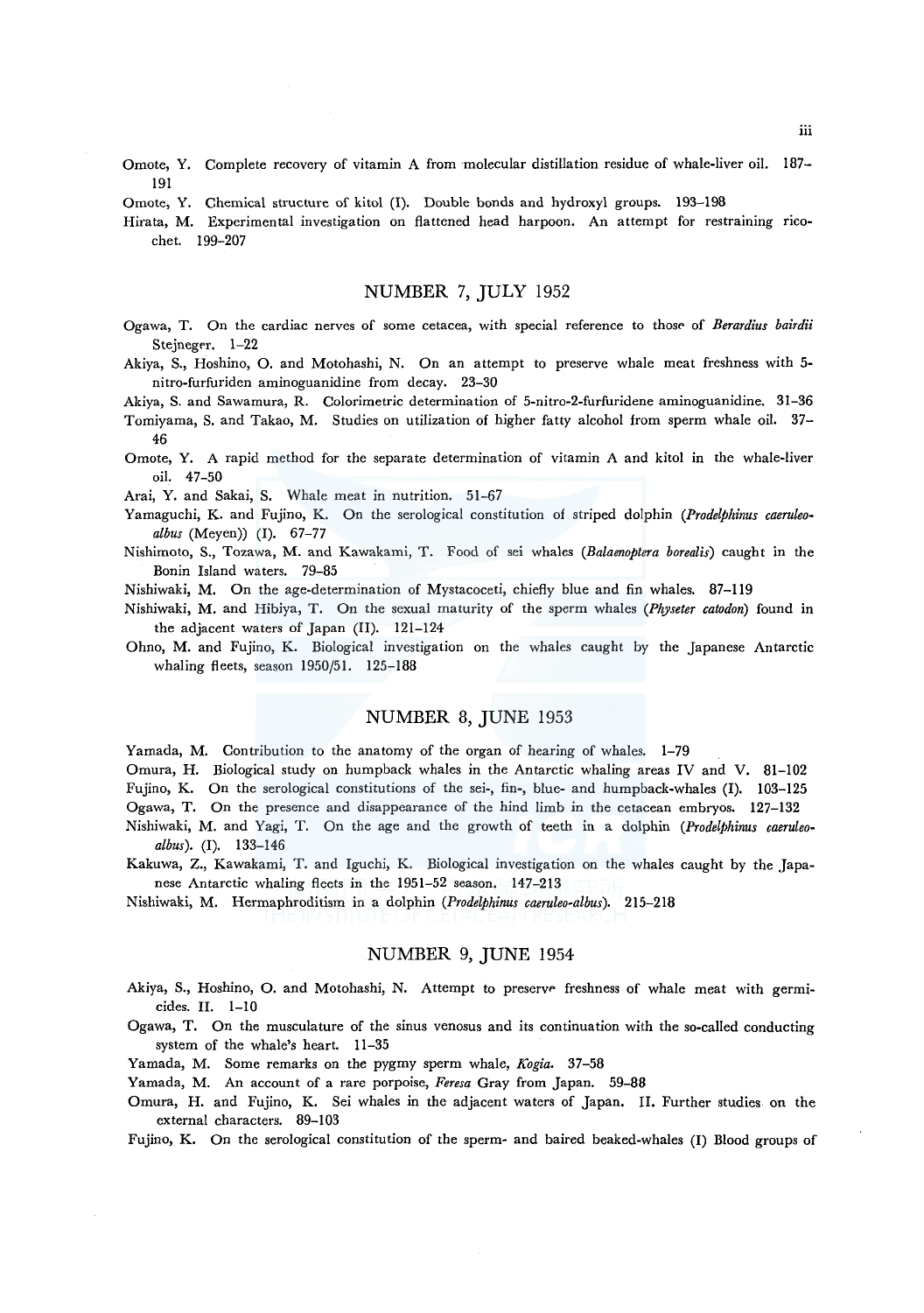the sperm- and haired beaked-whales. 105-120

- Fujino, K. On the body proportions of the fin whales *(Balaenoptera physalus* (L)) caught *in* the northern Pacific Ocean (I) (Preliminary report). 121-163
- Nishiwaki, M., Hibiya, T. and Kimura, S. On the sexual maturity of the sei whale of the Bonin waters. 165-177
- Uda, M. Studies of the relation between the whaling grounds and the hydrographical conditions (I). 179-187

## NUMBER 10, JUNE 1955

Hosokawa, H. Cross-sections of a 12-mm. dolphin embryo. 1-68

Nemoto, T. White scars on whales (I) Lamprey marks. 67-77

- Omura, H. and Nemoto, T. Sei whales in the adjacent waters of Japan. III. Relation between movement and water temperature of the sea. 79-87
- Omura, H., Fujino, K. and Kimura, S. Beaked whale *Berardius bairdi* of Japan, with notes of *ZJphius cavirostris.* 89-132
- Fujino, K. On the body weight of the sei whales located in the adjacent waters of Japan (II). 133- 141
- Nishiwaki, M. On the sexual maturity of the Antarctic male sperm whale *(Physeter catodon* L.). 143- 149
- Ohta, K., Watarai, T., Oishi, T., Ueshiba, Y., Hirose, S., Yoshizawa, T., Akikusa, Y., Sato, M. and Okano, K. Composition of fin whale milk. 151-167

## NUMBER 11, JUNE 1956

Omura, H. and Sakiura, H. Studies on the little piked whale from the coast of Japan. 1-3'7

- Nishiwaki, M., Hibiya, T. and Kimura, S. On the sexual maturity of the sperm whale *(Physeter catodon)*  found in the North Pacific. 39-46
- Fujino, K. On the body proportions of the sperm whales (Physeter catodon). 47-83
- Fujino, K. On the serological constitution of the fin whales II. Further studies on blood groups. 85-98
- Nemoto, T. On the diatoms of the skin film of whales in the northern Pacific. 99-132
- Hoshina, T. and Sugiura, Y. On a skin disease and a nematode parasite of a dolphin, *Tursiops truncatus*  (Montagu, 1821). 133-138
- Iwai, E. Descriptions on unidentified species of dibranchiate cephalopods. I. An oegopsiden squid belonging to the genus *Architeuthis.* 139-151
- Iwai, E. Descriptions on unidentified species of dibranchiate cephalopods. II. A cranchiidae squid of the genus *Taonius.* 153-161
- Uda, M. and Nasu, K. Studies of the whaling grounds in the northern sea-region of the Pacific Ocean in relation to the meteorological and oceanographic conditions. (Part I). 163-179
- Kimura, S. and Nemoto, T. Note on a minke whale kept alive in aquarium. 181-189

Ishikawa, Y. A characteristic property of whale oils concerning the absorption of gases. I. On the absorption of carbon dioxide by whale oils. 191-213

#### NUMBER 12, JUNE 1957

Omura, H. Osteological study of the little piked whale from the coast of Japan. 1-21

Nishiwaki, M. Age characteristics of ear plugs of whales. 23-32

Nemoto, T. Foods of baleen whales in the northern Pacific. 33-89

Nasu, K. Oceanographic conditions of the whaling grounds in the waters adjacent to Aleutian Islands and the Bering Sea in summer of 1955. 91-101

Kimura, S. The twinning *in* southern fin whales. 103-125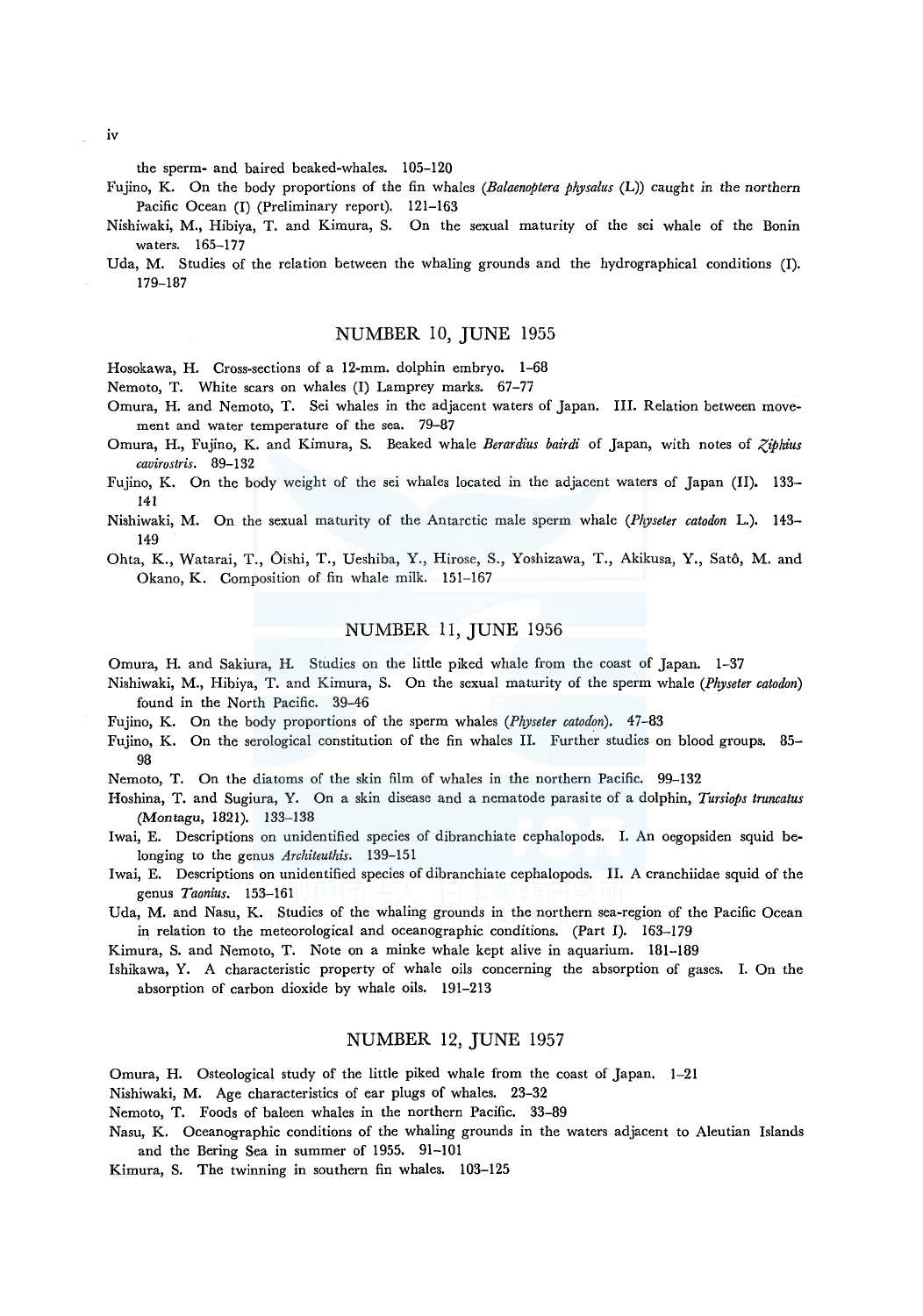- Ichihara, T. An application of linear discriminant function to external measurements of fin whale. 127-189
- Nishiwaki, M. Very small embryo of cetacea. 191-192

Nishiwaki, M. One-eyed monster of fin whale. 193-195

Ogawa, T. and Kamiya, T. A case of the cachalot with protruded rudimentary hind limbs. 197-208

- Uda, M. and Dairokuno, A. Studies of the relation between the whaling grounds and the hydrographic conditions. II. A study of the relation between the whaling grounds off Kinkazan and the boundary of water masses. 209-224
- Abe, T. Notes on fishes from the stomachs of whales taken in the Antarctic. I. *Xenocyttus nemotoi,* a new genus and new species of zeomorph fish of the subfamily *Oreosonimae* Goode and Bean, 1895. 225-233
- Tsuyuki, H. On the oils contained in various blubbers of northern elephant seal, *Mirounga angustirostris.*  235-240

#### NUMBER 13, SEPTEMBER 1958

Omura, H. North Pacific right whale. 1-52

- Nishiwaki, M. and Kamiya, T. A beaked whale *Mesoplodon* stranded at Oiso Beach, Japan. 53-83
- Nishiwaki, M. and Randa, C. Killer whales caught in the coastal waters off Japan for recent 10 years. 85-96
- Ohsumi, S. (Kimura), Nishiwaki, M. and Hibiya, T. Growth of fin whale in the northern Pacific. 97-133
- Nishiwaki, M., Hibiya, T. and Ohsumi, S. (Kimura). Age study of sperm whale based on reading of tooth laminations. 135-153
- Nishiwaki, M., Ichihara, T. and Ohsumi, S. (Kimura). Age studies of fin whale based on ear plug. 155-169
- Fujino, K. On the serological constitution of fin whale. III. Human B blood group substances in erythrocytes and some notes on anti-fin Ju specific antibodies. 171-184
- Nemoto, T. *Cocconeis* diatoms infected on whales in the Antarctic. 185-191
- Nemoto, T. and Nasu, K. *Thysanoessa macrura* as a food of baleen whales in the Antarctic. 193-199 Ichihara, T. Gray whale observed in the Bering Sea. 201-205

Ohsumi, S. (Kimura). A descendant of Moby Dick or a white sperm whale. 207-209

Nasu, K. Deformed lower jaw of sperm whale. 211-212.

- Omura, H. Note on embryo of Baird's beaked whale. 231-214
- Uda, M. and Suzuki, N. Studies of the relation between the whaling grounds and the hydrographic conditions. III. The averaged conditions of the whaling grounds and their trends of variation during 1946-55. 215-229
- Seki, Y. Observations on the spinal cord of the right whale. 231-251
- Kamiya, T. How to count the renculi of the cetacean kidneys, with special regard to the kidney of the right whale. 253-267
- Hosokawa, H. and Sekino, T. Comparison of the size of cells and some histological formations between whales and man. 269-301

Ogawa, T., Tsunoda, T. and Osawa, M. Amino acid composition of whale meat. 303-307

Ishikawa, Y. A characteristic property of whale oils concerning the absorption of gases. II. On the absorption of nitrogen by whale oils. 309-321 -

Tsuyuki, H. Component fatty acids of northern elephant seal oil. 323-332

## NUMBER 14, SEPTEMBER 1959

Omura, H. Bryde's whale from the coast of Japan. 1-33

Nishiwaki, M. and Kamiya, T. *Mesoplodon stejnegeri* from the coast of Japan. 35-48 Nishiwaki, M. Humpback whales in Ryukyuan waters. 49-87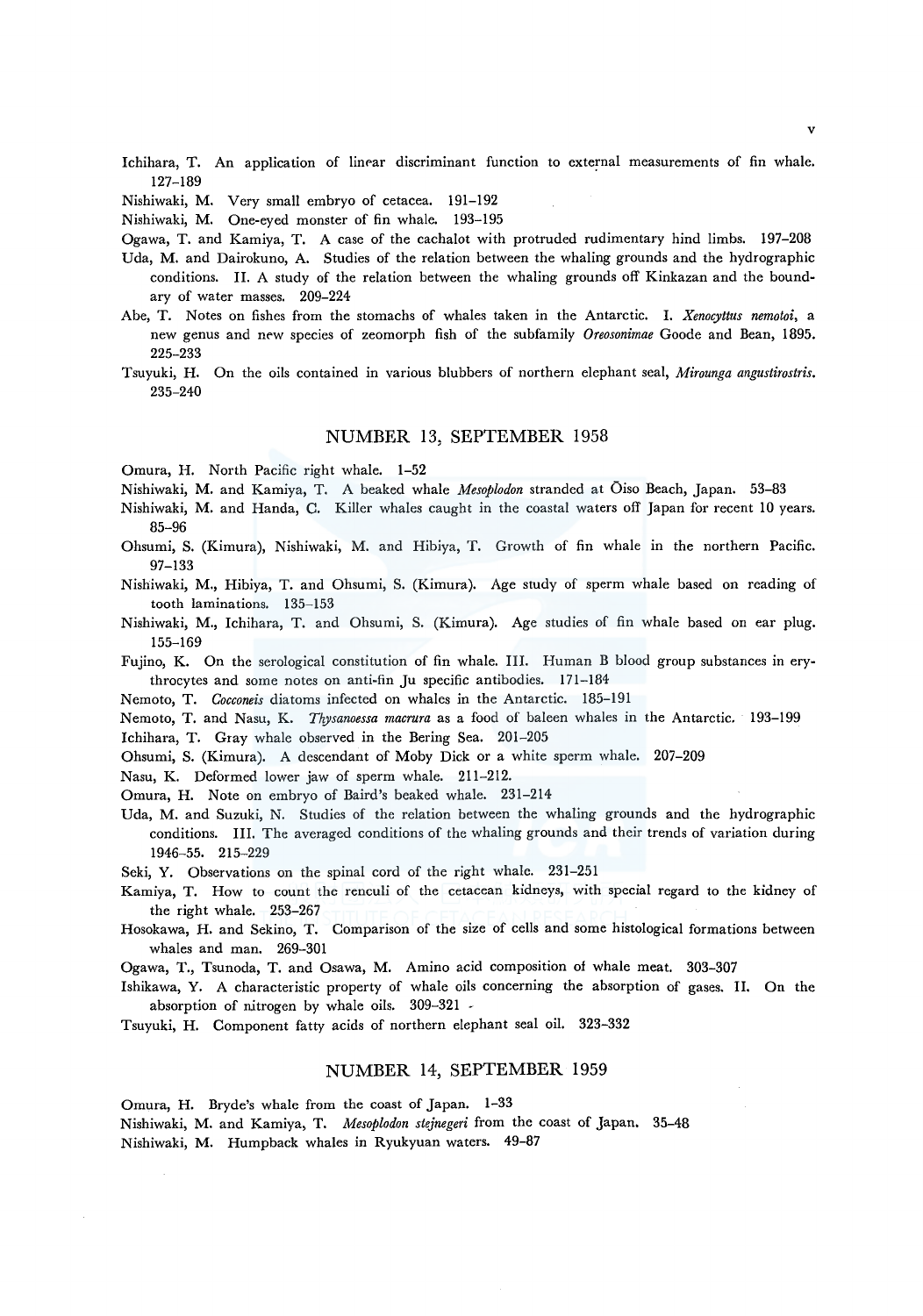Cushing, John E., Fujino, K. and Takahashi, K. Glycerol-freezing technique as an aid in blood typing of whales. 89-100

Fujino, K. and Cushing, John E. Blood typing of dried whale erythrocytes with 1311 labelled antibody. 101-106

Ichihara, T. Formation mechanism of ear plug in baleen whales in relation to glove-finger. 107-135 Nasu, K. Surface water condition in the Antarctic whaling Pacific area in 1956-57. 137-143

Ohsumi, S. (Kimura). A deformed fin whale foetus. 145-147

Nemoto, T. Food of baleen whales with reference to whale mevements. 149-290

Yamada, M. and Yoshizaki, F. Osseous labyrinth of cetacea. 291-304

Nakai, T. Distribution of amino acid in proteins from various parts of whale body. 305-326

#### NUMBER 15, NOVEMBER 1960

Nishiwaki, M. Ryukyuan humpback whaling in 1960. 1-16

Ohsumi, S. Relative growth of the fin whale, *Balaenoptera physalus* (Linn.). 17-84

Fujino, K. Immunogenetic and marking approaches to identifying subpopulations of the North Pacific whales. 85-142

Nasu, K. Oceanographic investigation in the Chukchi Sea during the summer of 1958. 143-158

Tokita, K. and ECG Research Group. Electrocardiographical studies on bottlenosed dolphin *(Tursiops truncatus).* 159-165

## NUMBER 16, MARCH 1962

Omura, H. Bryde's whale occurs on the coast of Brazil. 1-5

Omura, H. Further information on Bryde's whale from the coast of Japan. 7-18

Nishiwaki, M. Ryukyuan whaling in 1961. 19-28

Nemoto, T. A secondary sexual character of fin whales. 29-34

Omura, H., Nishiwaki, M., lchihara, T. and Kasuya, T. Osteological note of a sperm whale. 35-45 lchihara, T. Prenatal dead foetus of baleen whales. 47-60

Nishiwaki, M. *Mesoplodon bowdoini* stranded at Akita Beach, Sea of Japan. 61-77

Nishiwaki, M. Observation on two mandibles of *Mesoplodon.* 79-82

Sinclair, John. An early dolphin embryo *(Stenella caeruleoalbus)* in serial sections. 83-87

Nemoto, T. Food of baleen whales collected in recent Japanese Antarctic whaling expeditions. 89-103 Uda, M. Subarctic oceanography in relation to whaling and salmon fisheries. 105-119

#### NUMBER 17, FEBRUARY 1963

- Nishiwaki, M., Ohsumi, S. and Maeda, T. Change of form in the sperm whale accompanied with growth. 1-14
- Ohsumi, S., Kasuya, T. and Nishiwaki, M. The accumulation rate of dentinal growth layers in the maxillary tooth of the sperm whale. 15-35

Ichihara, T. Photometric method for counting laminae in ear plug of baleen whale. 37-48

Yoshikawa, T. and Suzuki, T. The lamination of the masseter of the humpback whale. 49-52

Fujino, K. Intra-uterine selection due to maternal-foetal in compatibility of blood type in the whales. 53-65

Cushing, John E., Fujino, K. and Calaprice, N. The Ju blood typing system of the sperm whale and specific soluble substances. 67-77

Nemoto, T. New records of sperm whales with protruded rudimentary hind limbs. 79-81

Nemoto, T. and Nasu, K. Stones and other aliens in the stomachs of sperm whales in the Bering Sea. 83-91

Nishiwaki, M. Taxonomical consideration on genera of *Delphinidae.* 93-103

vi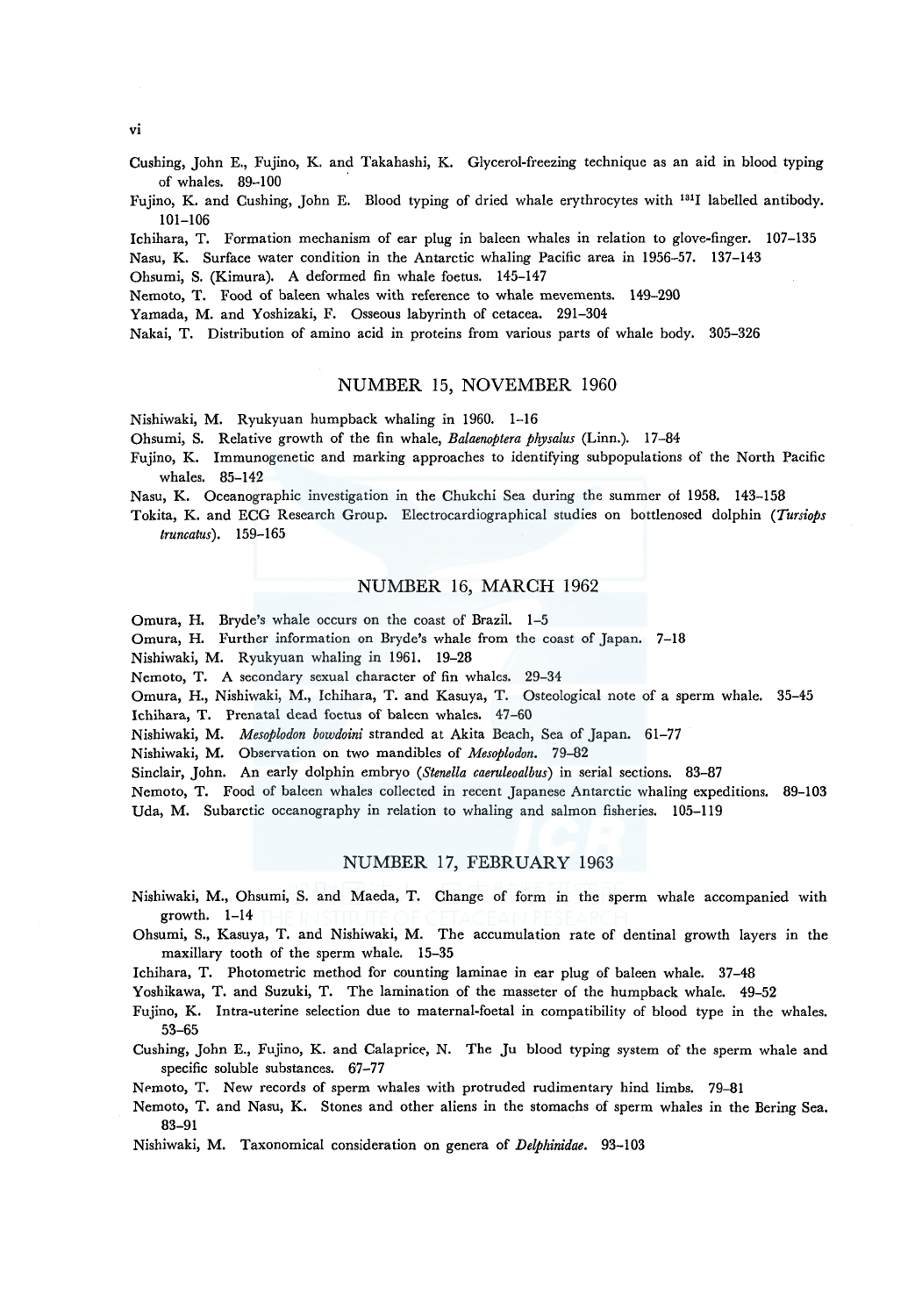Nasu, K. Oceanography and whaling ground in the subarctic region of the Pacific Ocean. 105-155

- Nemoto, T. Some aspects of the distribution of *Calanus cristatus* and *C. plumchrus* in the Bering and its neighbouring waters, with reference to the feeding of baleen whales. 157-170
- Tsuyuki, H. and Naruse, U. Studies on the oil of black right whale in the northern Pacific Ocean. 171-190
- Yagi, T., Nishiwaki, M. and Nakajima, M. A preliminary study on the method of time marking with leadsalt and tetracycline on the teeth of northern fur seal. 191-195

#### NUMBER 18, MARCH 1964

Fujino, K. Fin whale subpopulations in the Antarctic whaling areas II, III and IV. 1-27

Ichihara, T. Prenatal development of ear plug in baleen whales. 29-48

Ohsumi, S. Examination on age determination of the whale. 49-88

Nemoto, T. School of baleen whales in the feeding areas. 89-110

- Okutani, T. and Nemoto, T. Squids as the food of sperm whales in the Bering Sea and Alaskan Gulf. 111-122
- Ohsumi, S. Comparison of maturity and accumulation rate of corpora albicantia between the left and right ovaries in cetacea. 123-148
- Omura, H. A systematic study of the hyoid bones in the baleen whales. 149-170
- Nishiwaki, M. Revision of the article "Taxonomical consideration on genera of *Delphinidae"* in No. 17. 171-172
- Tsuyuki, H. and Naruse, U. Studies on the lipids in brain of black right whale in the northern Pacific Ocean. 173-180

#### NUMBER 19, APRIL 1965

Ohsumi, S. Reproduction of the sperm whale in the north-west Pacific. 1-35

Kasuya, T. and Ichihara, T. Some informations on minke whales from the Antarctic. 37-43

Nemoto, T. and Kasuya, T. Foods of baleen whales in the Gulf of Alaska of the North Pacific. 45-51

Nishiwaki, M., Nakajima, M., and Kamiya, T. A rare species of dolphin *(Stenella attenuata)* from Arari, Japan. 53-64

Nishiwaki, M., Kasuya, T., Tobayama, T., Kamiya, T. and Nakajima, M. *Feresa attenuata* captured at the Pacific Coast of Japan in 1963. 65-90

Nakajima, M. and Nishiwaki, M. The first occurrence of a porpoise *(Electra electra)* in Japan. 91-104 Hosokawa, H. and Kamiya, T. Sections of the dolphin's head *(Stenella caeruleoalba).* 105-133

Ohsumi, S. A dolphin *(Stenella caeruleoalba)* with protruded rudimentary hind limbs. 135-136

## NUMBER 20, SEPTEMBER 1966

Ohsumi, S. Sexual segregation of the sperm whale in the North Pacific. 1-16

- Ichihara, T. Criterion for determining age of fin whale with reference to ear plug and baleen plate. 17-82
- Kasuya, T. Caryotype of a sei whale. 83-88

Kasuya, T. and Ohsumi, S. A secondary sexual character of the sperm whale. 89-94

- Nishiwaki, M. and Norris, K. S. A new genus, *Peponocephala,* for the odontoceti cetacean species *Electra electra.* 95-100
- Nishiwaki, M., Nakajima, M. and Tobayama, T. Preliminary experiments for dolphin marking. 101- 107
- Nemoto, T. *Thysanoessa* euphausiids, comparative morphology, allomorphosis and ecology. 109-155

Nasu, K. Fishery oceanographic study on the baleen whaling grounds. 157-210

Ichihara, T. and Nishiwaki, M. External measurements and weight of a southern elephant seal. 211- 212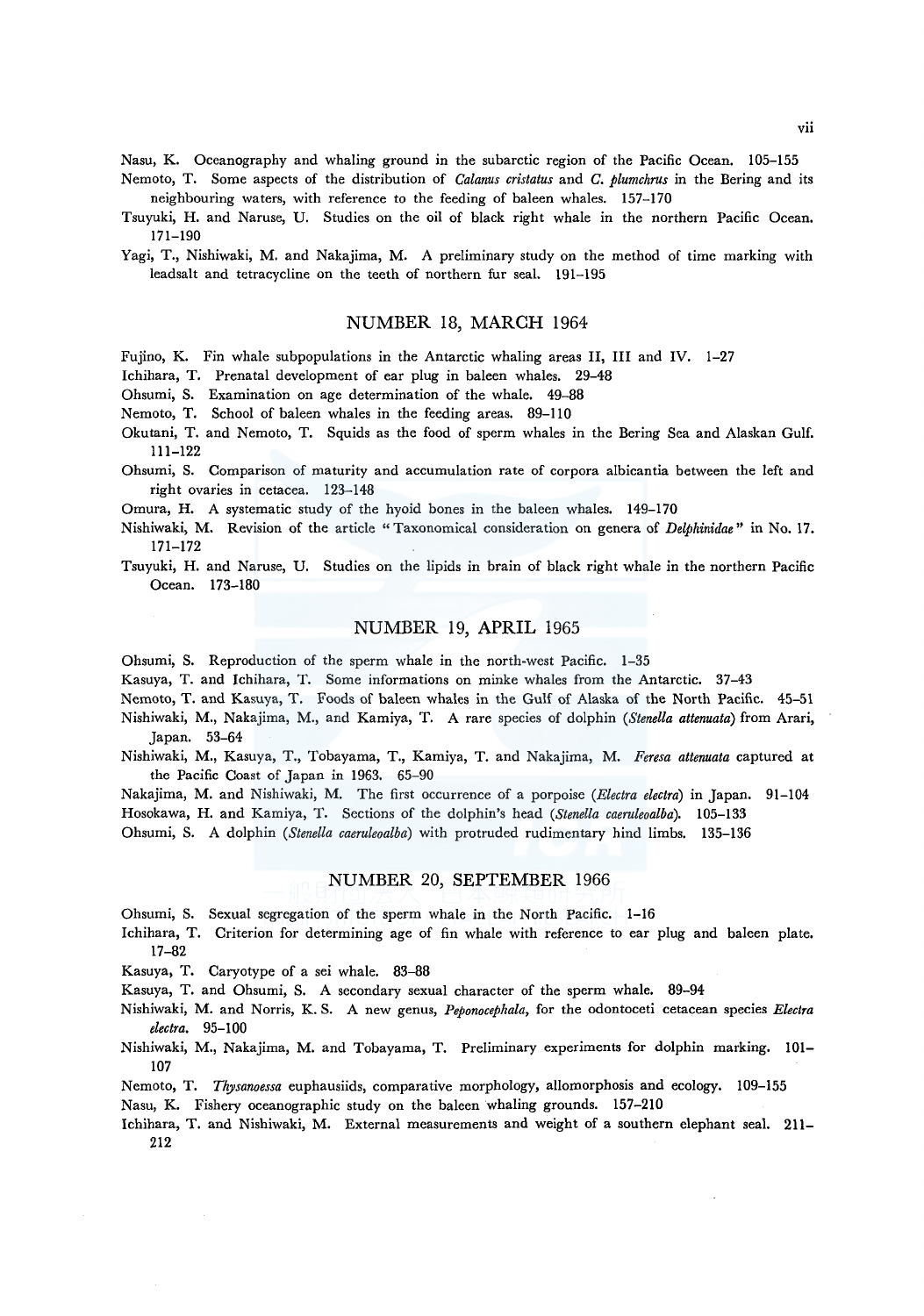Tsuyuki, H. and Itoh, S. Studies on the oils contained in blubber of a southern elephant seal. 213- 221

#### NUMBER 21, JUNE 1969

Omura, H., Ohsumi, S., Nemoto, T., Nasu, K. and Kasuya, T. Black right whales in the North Pacific. 1-78

Nishiwaki, M. and Hasegawa, Y. The discovery of the right whale skull in the Kisagata shell bed. 79-84

Ohsumi, S. Occurrence and rupture of varginal band in the fin, sei, and blue whales. 85-94

Hosokawa, H., Igarashi, S., Kamiya, T. and Hirosawa, K. Morphological characteristics and myelinization of acoustic system in the dolphins *(Stenella caeruleoalba).* 95-123

Mo!, T. and van Bree, P.J.H. A short contribution to the history of whaling in Japan during the 17th century. 125-129

Tsuyuki, H. and Itoh, S. Fatty acid composition of finless porpoise oil. 131-135

Tsuyuki, H. and Itoh, S. Fatty acid composition of many toothed pilot whale oil. 137-141

# NUMBER 22, JUNE 1970

- Omura, H., lchihara, T. and Kasuya, T. Osteology of pygmy blue whale with additional information on external and other characteristics. 1-27
- Nishiwaki, M. and Kasuya, T. Recent record of gray whale in the adjacent waters of Japan and a consideration on its migration. 29-37
- Kasuya, T. and Rice, D. W. Note on baleen plates and on arrangement of parasitic barnacles of gray whale. 39-43
- Nishiwaki, M. and Kasuya. T. A Greenland right whale caught at Osaka Bay. 45-62
- Nasu, K. and Masaki, Y. Some biological parameters for stock assessment of the Antarctic sei whale. 63-74
- Ohsumi, S., Masaki, Y. and Kawamura, A. Stock of the Antarctic minke whale. 75-125
- Kawamura, A. Food of sei whale taken by Japanese whaling expeditions in the Antarctic season 1967/ 68. 127-152
- Nemoto, T. and Yoo, K. I. An amphipod, *Parathemisto gaudichaudii* as a food of the Antarctic sei whale. 153-158
- Tobayama, T., Uchida, S. and Nishiwaki, M. Twin foetuses from a blue white dolphin. 159-162

Machida, S. A sword-fish sword found from a North Pacific sei whale. 163-164

Tsuyuki, H. and Itoh, S. Fatty acid components of black right whale oil by gas chromatography. 165- 170

# NUMBER 23, SEPTEMBER 1971

Ohsumi, S. Some investigations on the school structure of sperm whale. 1-25

Kawamura, A. Influence of chasing time to stomach contents of baleen and sperm whales. 27-36

Kasuya, T. Consideration of distribution and migration of toothed whales off the Pacific coast of Japan based upon aerial sighting record. 37-60

- Omura, H. A comparison of the size of vertebrae among some species of the baleen whales with special reference to whale movements. 61-69
- Omura, H., Nishiwaki, M. and Kasuya, T. Further studies on two skeletons of the black right whale in the North Pacific. 71-81

Nishiwaki, M. and Kasuya, T. Osteological note of an Antarctic sei whale. 83-89

Hosokawa, H. and Kamiya, T. Some observations on the cetacean stomachs, with special considerations on the feeding habits of whales. 91-101

viii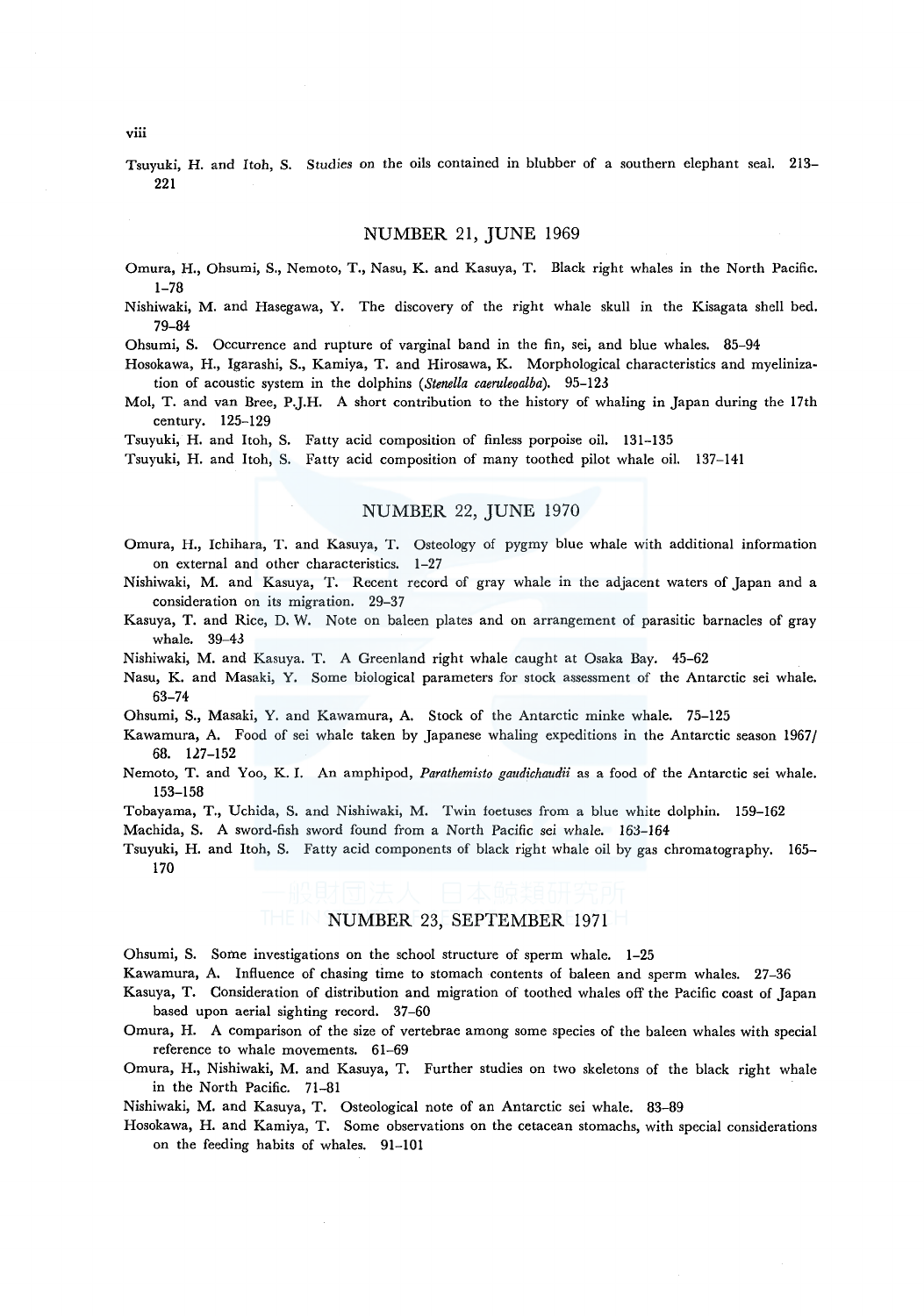Lugassy, A. A., Korostoff, E. and Rabinowits, J. L. Influence of incremental lines upon the compressive strength of sperm whale dentin. 103-110

- Nishiwaki, M. and Oguro, N. Baird's beaked whales caught on the coast of Japan in recent lO years. 111-122
- Mizue, K., Nishiwaki, M. and Takemura, A. The underwater sound of Ganges river dolphins *(Platanista gangetica*). 123-128

Kasuya, T. and Nishiwaki, M. First record of *Mesoplodon densirostris* from Formosa. 129-137

Kawamura, A. and Kashita, K. A rare double monster of dolphin, *Stenella caeruleoalba.* 139-140

Tsuyuki, H. and Itoh, S. Fatty acid components of Ganges river dolphin oil. 141-147

#### NUMBER 24, NOVEMBER 1972

Omura, H. An osteological study of the Cuvier's beaked whale, *Ziphius cavirostris*, in the northwest Pacific. 1-34

Nishiwaki, M. and Oguro, N. Catch of the Cuvier's beaked whales off Japan in recent years. 35-41

- Nishiwaki, M., Kasuya, T., Kureha, K. and Oguro, N. Further comments of *Mesoplodon gingkodens.*  43-56
- Kasuya, T. Growth and reproduction of *Stenella caeruleoalba* based on the age determination by means of dentinal growth layers. 57-79

Kasuya, T. and Oguro, N. A new tagging method of dolphins. 81-85

- Kasuya, T. Some informations on the growth of the Ganges dolphin with a comment on the Indus dolphin. 87-108
- Kasuya, T. and Aninul Haque, A.K.M. Some informations on the distribution and seasonal movement of the Ganges dolphin. 109-115
- Tsuyuki, H. and Itoh, S. Fatty acid component of various blubber oil of Ganges River dolphin. l 17-125
- Naito, Y. and Nishiwaki, M. The growth of two species of the harbour seal in the adjacent waters of Hokkaido. 127-144.

Ichihara, T. and Yoshida, K. Diving depth of northern fur seals in the feeding time. 145-148

#### NUMBER 25, SEPTEMBER 1973

- Kasuya, T. Systematic consideration of recent toothed whales based on the morphology of tympanoperiotic bone. 1-103
- Omura, H. A review of pelagic whaling operations in the Antarctic based on the effort and catch data in 10° squares of latitude and longitude. 105-203
- Nasu, K. Results of whale sighting by Chiyoda Maru No. 5 in the Pacific sector of the Antarctic and Tasman Sea in the 1966/67 season. 205-217
- Kawamura, A. Food and feeding of sei whale caught in the waters south of 40°N in the North Pacific. 219-236.
- Ohsumi, S. Find of marlin spear from the Antarctic minke whales. 237-239
- Seki, Y. An anatomical study on the lower extension of the dorsal vagal nucleus to the upper cervical cord in the sperm whale. 241-249
- Tobayama, T., Nishiwaki, M. and Yang, H. C. Records of the Fraser's Sarawak dolphin *(Lagenodelphis hosei)* in the western North Pacific. 251-263

Miyazaki, N., Kusaka, T. and Nishiwaki, M. Food of *Stenella caeruleoalba.* 265-275

Nishiwaki, M. Possible vestigial teats of killer whale. 277-278

- Williamson, G. R. Counting and measuring baleen and ventral grooves of whales. 279-292
- Tsuyuki, H. and Itoh, S. Fatty acid component of blubber oil of Amazon River dolphin. 293-299
- Naito, Y. Comparison in colour pattern of two species of harbour seal in adjacent waters of Hokkaido. 301-310